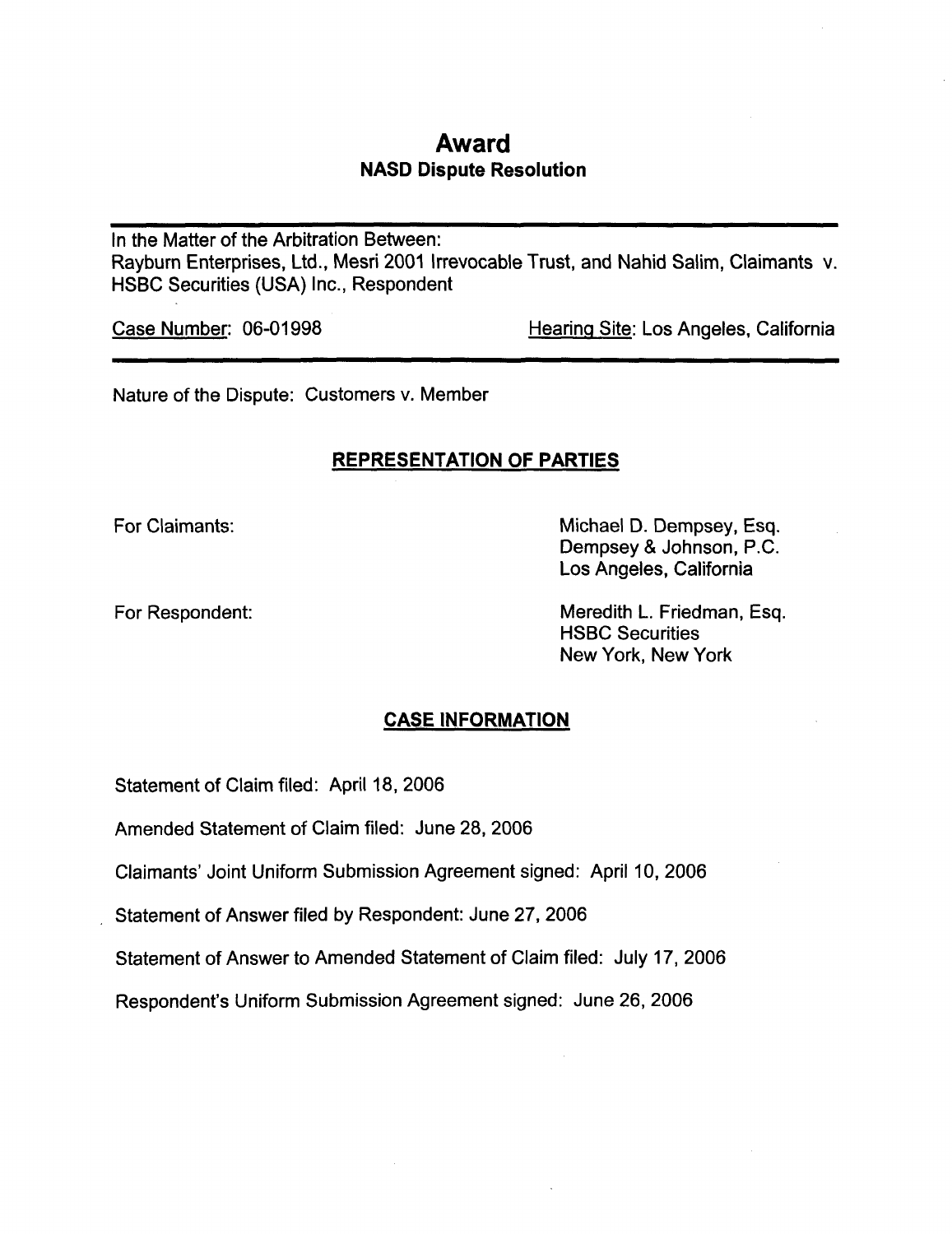NASD Dispute Resolution Arbitration No. 06-01998 Award Page 2 of 6

### CASE SUMMARY

In the Statement of Claim, Claimants alleged unsuitability, negligent misrepresentation, breach of contract, breach of fiduciary duty, and omission of facts, involving investments in Bayerische Landesbank and BMP Banque Paribas structured notes. In the Amended Statement of Claim, Claimants added the allegation of failure to supervise.

In the Statements of Answer, Respondent denied the allegations of wrongdoing set forth in Claimants' Statement of Claim.

### RELIEF REQUESTED

Claimants requested \$733,294.00 in compensatory damages, pre-Award interest, present value of future dollar loses, immediate buy-back by Respondent of the structured notes with full return of \$15,250,000.00 in principal, and attorney's fees.

In the Statements of Answer, Respondent requested dismissal of Claimants' Statement of Claim in its entirety.

### OTHER ISSUES CONSIDERED AND DECIDED

On June 28, 2006, Claimants filed an Amended Statement of Claim pursuant to the NASD Code of Arbitration Procedure Rule 10328(a).

The Panel noted that Claimants also named HSBC Brokerage (USA) Inc. as a Respondent in the Statements of Claim. In the Statement of Answer, Respondent stated that HSBC Brokerage (USA) Inc. was merged into Respondent HSBC Securities (USA) Inc. and no longer exists. Respondent further stated that, to the extent necessary, the Statement of Answer is also submitted on behalf of HSBC Brokerage (USA) Inc.

The parties agreed that the Award in this matter may be executed in counterpart copies or that a handwritten, signed Award may be entered.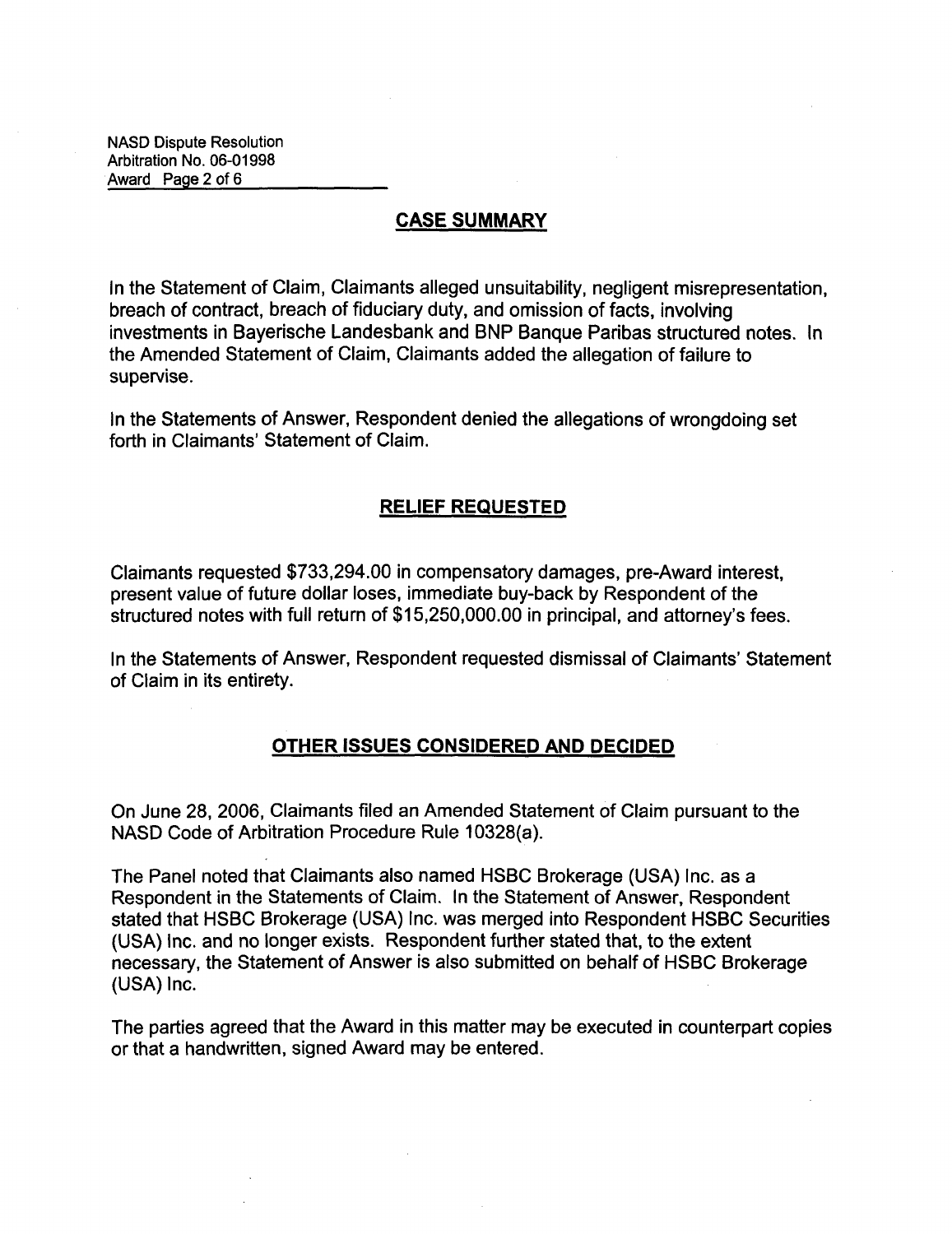## AWARD

After considering the pleadings, testimony, and evidence presented at the hearing, the Panel decided in full and final resolution of the issues submitted for determination as follows:

- 1) Claimant Nahid Salim's claims are dismissed with prejudice.
- 2) Claimants Rayburn Enterprises, Ltd. and Mesri 2001 Irrevocable Trust's claims are dismissed with prejudice, except claims for negligent misrepresentation and omission of facts, to be awarded as follows:
	- a) Respondent is liable to and shall pay Claimant Rayburn Enterprises, Ltd. the sum of \$517,334.00 in compensatory damages.
	- b) Respondent is liable to and shall pay Claimant Mesri 2001 Irrevocable Trust the sum of \$258,667.00 in compensatory damages.
- 3) The parties shall bear their respective costs, including attorney's fees.
- 4) All other relief requested and not expressly granted is denied.

### FEES

Pursuant to the Code, the following fees are assessed:

### Filing Fees

NASD Dispute Resolution received or will collect the non-refundable filing fees for each claim as follows:

Initial claim filing fee  $= $ \, 375.00$ 

### Member Fees

Member fees are assessed to each member firm that is either a party in the matter or an employer of a respondent associated person at the time of the events that gave rise to the dispute, claim, or controversy. Accordingly, the member firm HSBC Securities (USA) Inc. is a party and the following fees are assessed:

| $=$ \$4,000.00  |
|-----------------|
|                 |
| $=$ \$ 750.00   |
| $=$ \$ 2,250.00 |
|                 |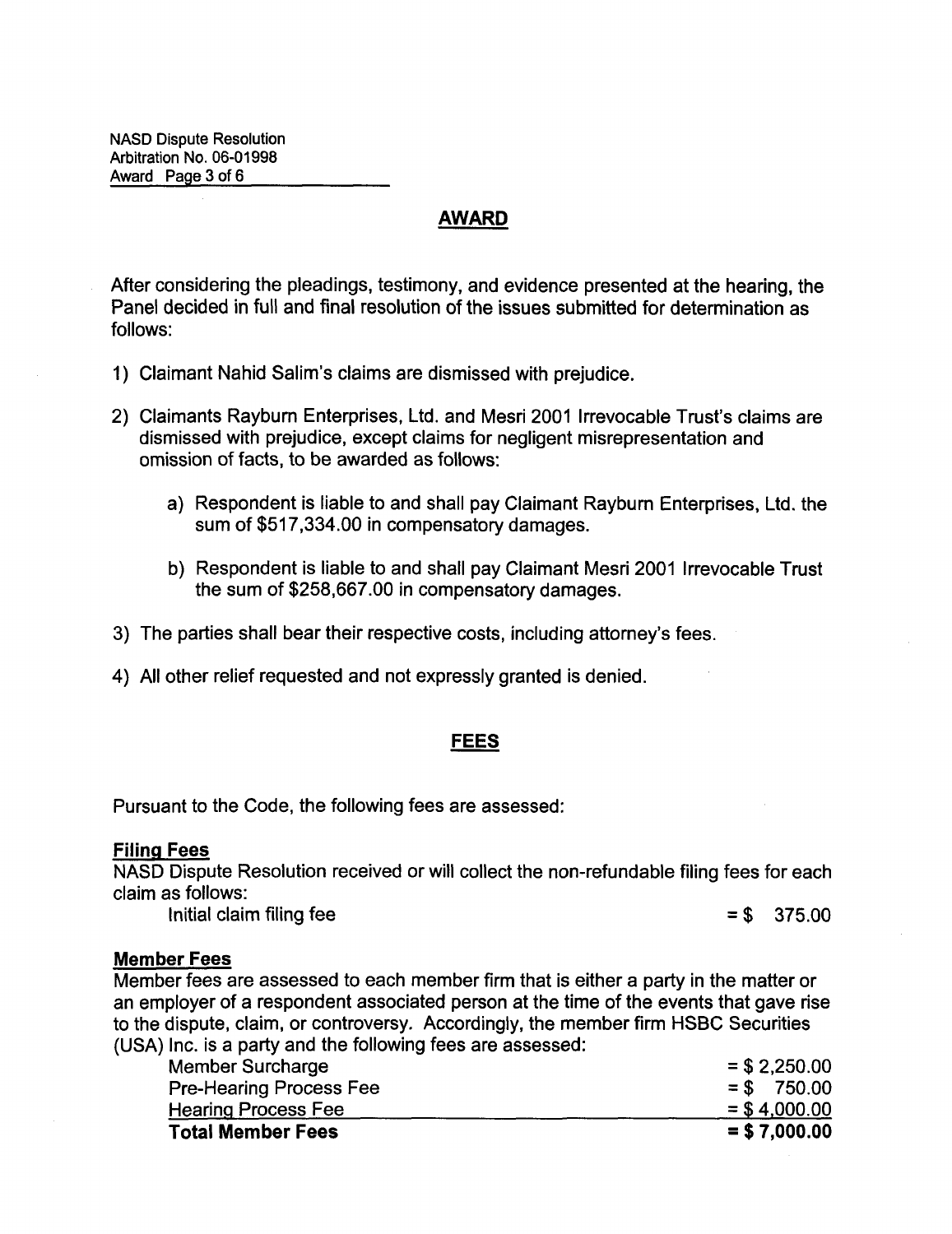### Forum Fees and Assessments

The Panel assessed forum fees for each session conducted or each decision rendered on a discovery-related motion on the papers. A session is any meeting between the parties and the arbitrators, including a pre-hearing conference with the arbitrators, that lasts four (4) hours or less. Fees associated with these proceedings are:

|                                            |                                                                                |            | .              |
|--------------------------------------------|--------------------------------------------------------------------------------|------------|----------------|
|                                            | May 4, 2007                                                                    | 2 sessions |                |
|                                            | May 3, 2007                                                                    | 2 sessions |                |
|                                            | May 2, 2007                                                                    | 2 sessions |                |
| Hearings:                                  | May 1, 2007                                                                    | 2 sessions |                |
| 8 Hearing sessions @ \$1,200.00/session    |                                                                                |            | $=$ \$9,600.00 |
| Pre-hearing conference: September 19, 2006 |                                                                                | 1 session  |                |
|                                            | 1 Pre-hearing conference session with the Panel @ \$1,200.00/session           |            | $= $ 1,200.00$ |
| Pre-hearing conference: December 18, 2006  |                                                                                | 1 session  |                |
|                                            | 1 Pre-hearing conference session with one arbitrator $@$ \$450.00/session = \$ |            | 450.00         |

### Total Forum Fees

 $=$  \$11,250.00

The Panel assessed \$11,250.00 of the forum fees to Respondent.

### Administrative Costs

Administrative costs are expenses incurred because a party requested additional services beyond the normal administrative services. These additional services include, but are not limited to, additional copies of arbitrator awards, copies of audio transcripts, retrieval of documents from archives, interpreters, security, and sundry other requests.

Claimants requested 170 photocopies  $\omega$  \$0.25 each:  $=$ \$ 42.50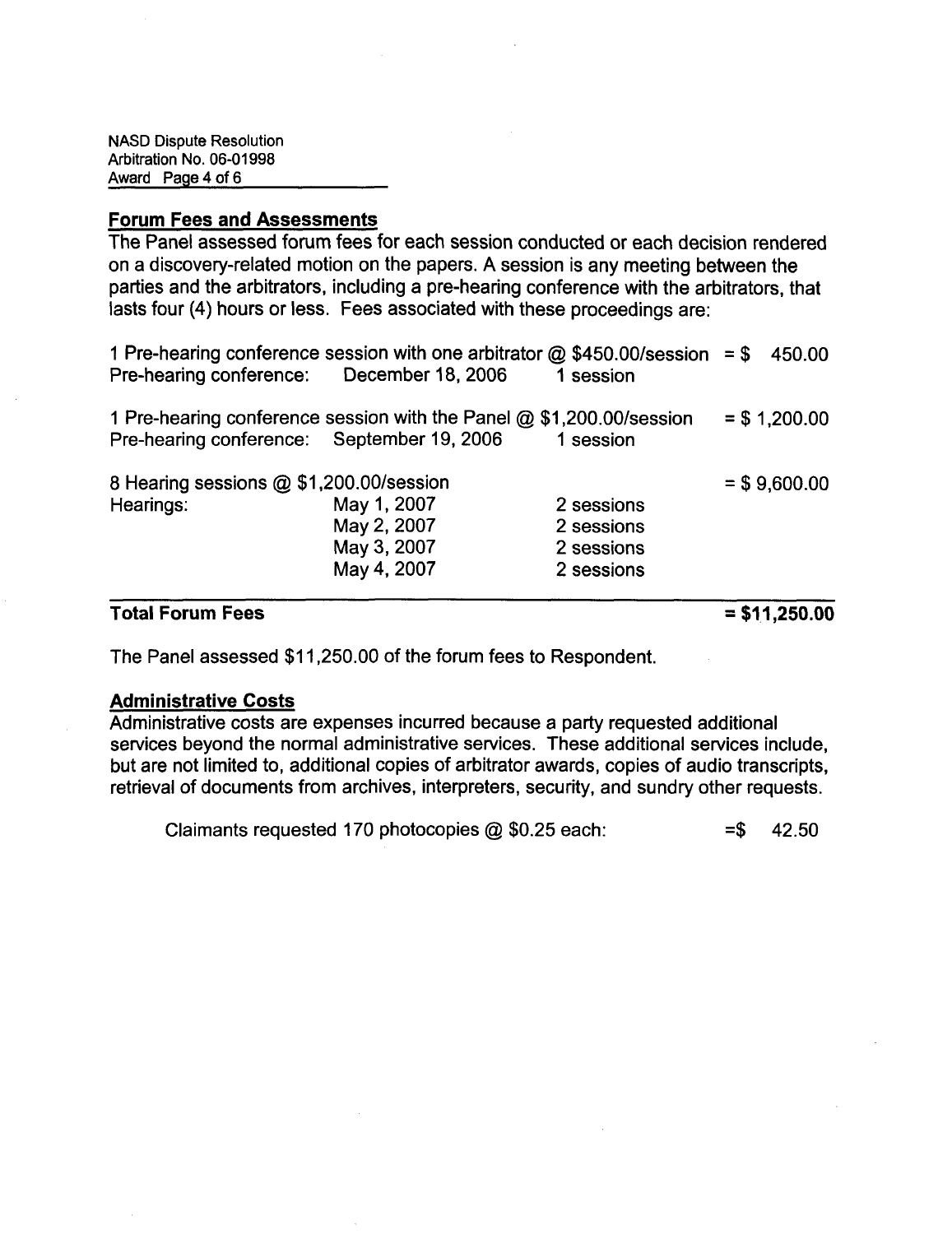$\mathcal{A}^{\mathcal{A}}$ 

# **Fee Summary**

|  | 1. Claimants are charged jointly and severally with the following fees and costs: |        |                  |
|--|-----------------------------------------------------------------------------------|--------|------------------|
|  | <b>Initial Filing Fee</b>                                                         | $=$ \$ | 375.00           |
|  | <b>Administrative Costs</b>                                                       | $=$ \$ | 42.50            |
|  | <b>Total Fees</b>                                                                 | $=$ \$ | 417.50           |
|  | Less payments                                                                     |        | $=$ \$(1,575.00) |
|  | <b>Refund Due Claimants</b>                                                       |        | $=$ \$(1,157.50) |
|  | 2. Respondent is charged with the following fees and costs:                       |        |                  |
|  | <b>Member Fees</b>                                                                |        | $= $7,000.00$    |
|  | Forum Fees                                                                        |        | $=$ \$11,250.00  |
|  | <b>Total Fees</b>                                                                 |        | $=$ \$18,250.00  |
|  | Less payments                                                                     |        | $=$ \$(7,000.00) |
|  | <b>Balance Due NASD Dispute Resolution</b>                                        |        | $=$ \$11,250.00  |

All balances are payable to NASD Dispute Resolution and are due upon the receipt of the Award pursuant to Rule 10330(g) of the Code.

 $\lambda$